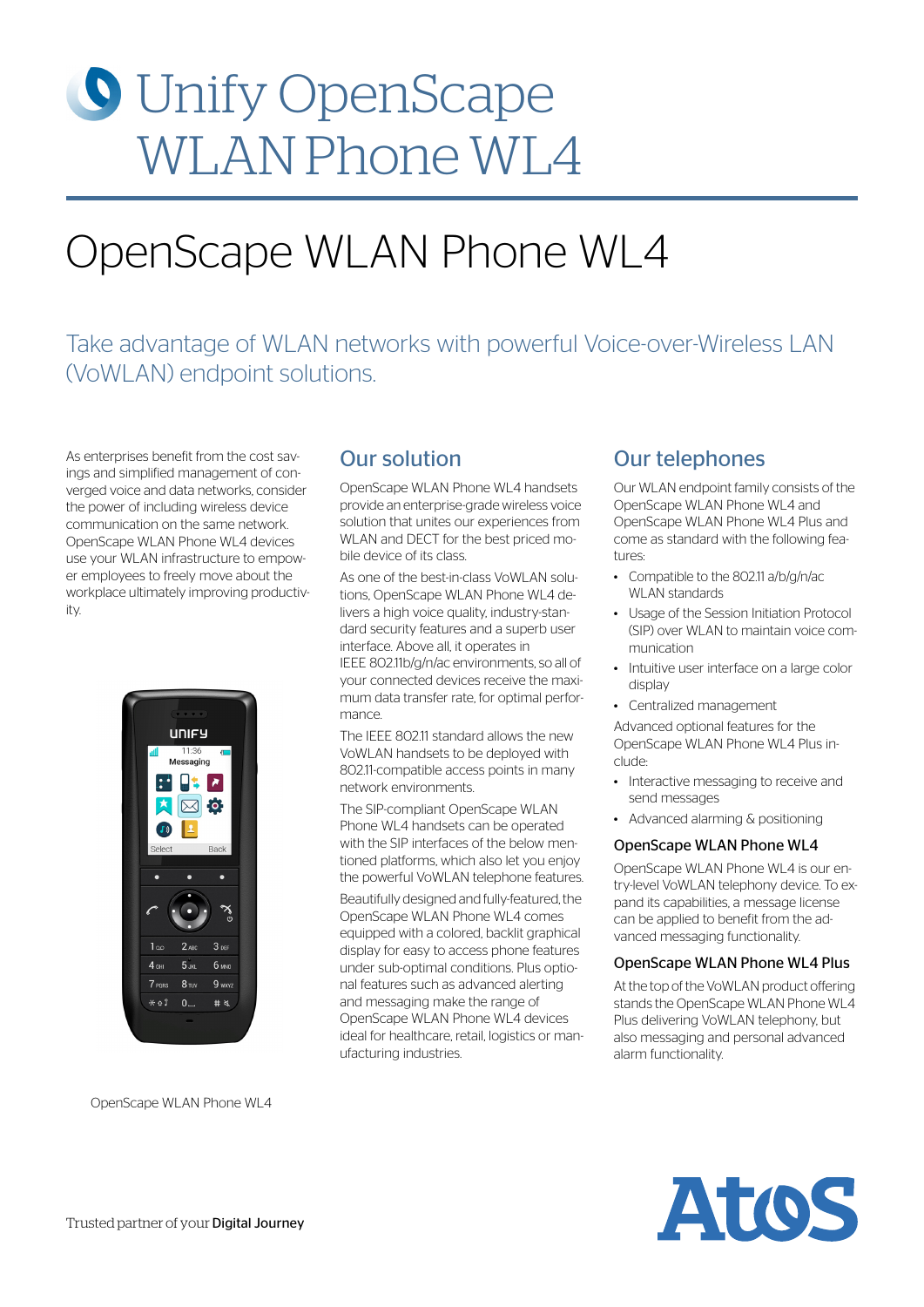## **Characteristics**

#### Platforms

OpenScape WLAN Phone WL4 telephones were tested on the following platforms:

- OpenScape 4000 (from V8)
- OpenScape Business (from V3)
- OpenScape Voice (from V9)

OpenScape WLAN Phone WL4 handsets communicate to all of these platforms via SIP.

#### Environment

OpenScape WLAN Phone WL4 telephones are designed for enterprises that deploy WLAN and IP infrastructure and OpenScape communication systems or other SIP-based communication systems.

#### Physical

- Dimensions  $(l \times w \times d)$ : 137 × 52 × 21 mm
- Weight: 135 g (excl. clip)  $(4.8 \text{ oz})$
- Color: Black
- Display  $(w \times h)$ :  $31 \times 41$  mm  $(2 \text{ in})$
- Battery type: Li-polymer, 3.7 V 920 mAh

#### **Connectors**

- Multi-purpose connector for battery charging, software download and configuration
- Headset connector: 3.5 mm standard jack

#### User interface

- Display: TFT display with multiple colors with high resolution. 240 × 320 pixel LCD with white LED backlighting
- Indication of call states, voice mails messages etc. in the display.
- Silent alarm (vibration)
- Buttons/keypad:

12 dial keys  $(3x4)$ :  $0 - 9$ , # and \*, 3 soft keys for dynamic feature access, off-hook key, on-hook and power on/off on the same key, five-way navigation key, sound-off side key, volume up/down side key,

multifunction button at the top, 10 hot keys (0, 2 – 9) for fast feature access

#### Audio

- Ring signal: Adjustable in 8 steps
- Duplex loudspeaker function
- Hearing aid compatible (HAC)

#### Languages

Multi-language user interface in 20 languages, those are: Arabic, Chinese (simplified), Czech, Danish, Dutch, English, Finnish, French, German, Greek, Hungarian, Italian, Norwegian, Polish, Portuguese (Brazilian), Russian, Slovak, Spanish, Swedish and Turkish.

#### Phonebook options

- Local phonebook· maximum 250 entries, selectable ring tones per contact
- Company phonebook: maximum 1,000 entries
- Central phonebook: access to LDAP (system-dependent)

#### Graphical Call Handling

- Indication: 14 ring signals, illuminated display and vibrator
- Call list storage capacity: 25 calls (received, dialed and missed) with time stamp
- Voice codecs: Opus Wideband, G.711 Alaw (EU), G.711 -law (US), G.729, G.729A, G.729B, G.722
- SIP registration to a SIP proxy/registrar

#### **Messaging**

This feature is available for OpenScape WLAN Phone WL4 including a messaging license and comes standard with the OpenScape WLAN Phone WL4 Plus.

- Maximum message length from OpenScape WLAN Phone WL4: 160 characters
- Storage capacity: 30 messages received/sent

#### Alarm

This feature is available for OpenScape WLAN Phone WL4 Plus.

- Alarm types: Push button alarms
- Man-down and No-movement alarm
- Acoustic location signal at alarm
- Automatic call after alarm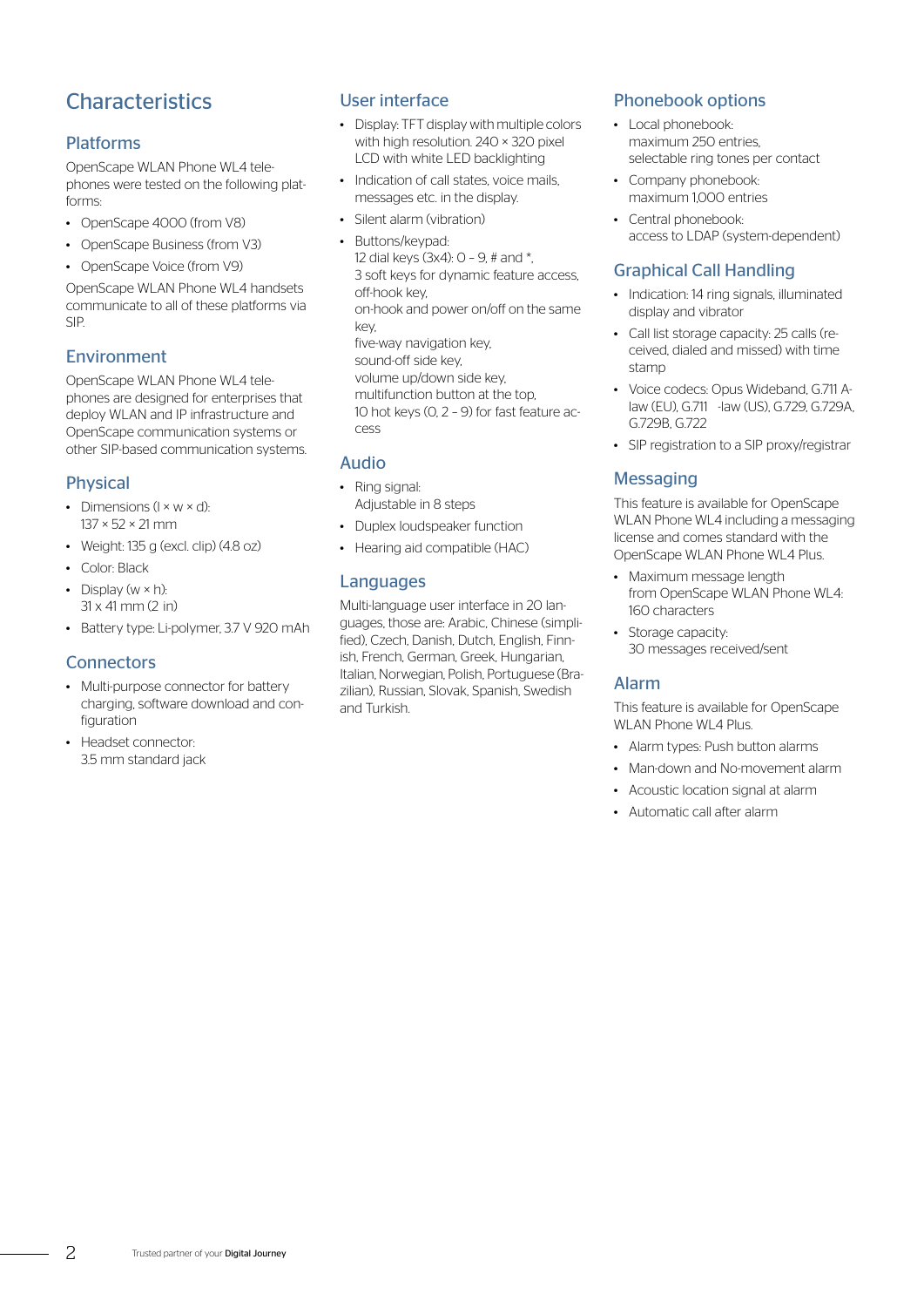#### Radio specification

- Receiver sensitivity (typical values): -87 dBm (802.11a, 6 Mbps), -93 dBm (802.11b, 1 Mbps) -87 dBm (802.11g, 6 Mbps), -86 dBm (802.11n, MCS0)
- Frequency band: EU:

b/g: 2.4 to 2.4835 GHz (ch. 1 to 13) a: 5.15 to 5.35 GHz (ch. 36 to 64), 5.47 to 5.725 GHz (ch. 100 to 140) USA:

b/g: 2.4 to 2.4735 GHz (ch. 1 to 11) a: 5.15 to 5.35 GHz (ch. 36 to 64), 5.47 to 5.85 GHz (ch. 100 to 165) Canada:

b/g: 2.4 to 2.4735 GHz (ch. 1 to 11) a: 5.15 to 5.35 GHz (ch. 36 to 64), 547 to 56 GHz (ch. 100 to 116) 5.65 to 5.85 GHz (ch. 132 to 165)

- Maximum output power: 100 mW / 20 dBm
- Modulation speed: b: 1, 2, 5.5, 11 Mbps a, g: 6, 9, 12, 18, 24, 36, 48, 54 Mbps n: MCS-0–MCS-7 ac: MCS-0–MCS-9
- Bluetooth radio spectrum: Output power: ISM 2.4000-2.4835 GHz Maximum 3 dBm (Class 1)

#### Protocols

- TCP/IP
- IP addressing: DHCP, fixed
- Configurable DSCP
- DNS support (primary/secondary)
- SIP/RTP
- UDP
- SRTP/TLS
- SNMP

#### WLAN

- Number of networks: 4 systems, auto selection and manual selection
- Quality of Service (QoS): WMM, TSPECbased CAC
- Supported networks: 802.11 a/b/g/n/ac (MCS0-7)

#### WLAN security

- Security standard: 802.11i, 802.11w
- Encryption methods: AES-CCMP
- Authentication methods: Open WPA-PSK, WPA2-PSK, PEAP-MSCHAPv2, EAP-TLS

#### WLAN roaming enhancement

- 802.11r, 802.11k
- Opportunistic key caching
- PMKSA caching
- CCKM

#### Environment

- Operating temperature: -5 °C to +45 °C (+23 °F to 113 °F)
- Storage temperature: -20 °C to +60 °C (-4 °F to 140 °F)
- Charging temperature: 0 °C to +50 °C (+32 °F to +122 °F)

#### Enclosure protection

IP44, IEC EN 60529

#### Additional features

- Time and date indication
- Customized GUI
- Profiles to quick change of WLAN settings
- Easy replaceable battery
- Name display in call list
- Clear lists in charger
- Manual and automatic keypad lock
- Integrated site survey tool

#### Configuration options

- Local telephone configuration and software update via Desktop Programmer and tool running on a PC, connection between PC and Desktop Programmer via USB
- Over the air configuration via Wireless Service Gateway (WSG)

#### Accessories

- Carrying case
- Swivel-type clip
- Security cord
- Desktop charger, AC adapter (by geographical region)
- Wide range of headsets available
- Desktop Programmer (via USB) with Portable Device Manager
- Charging rack for phones and batteries